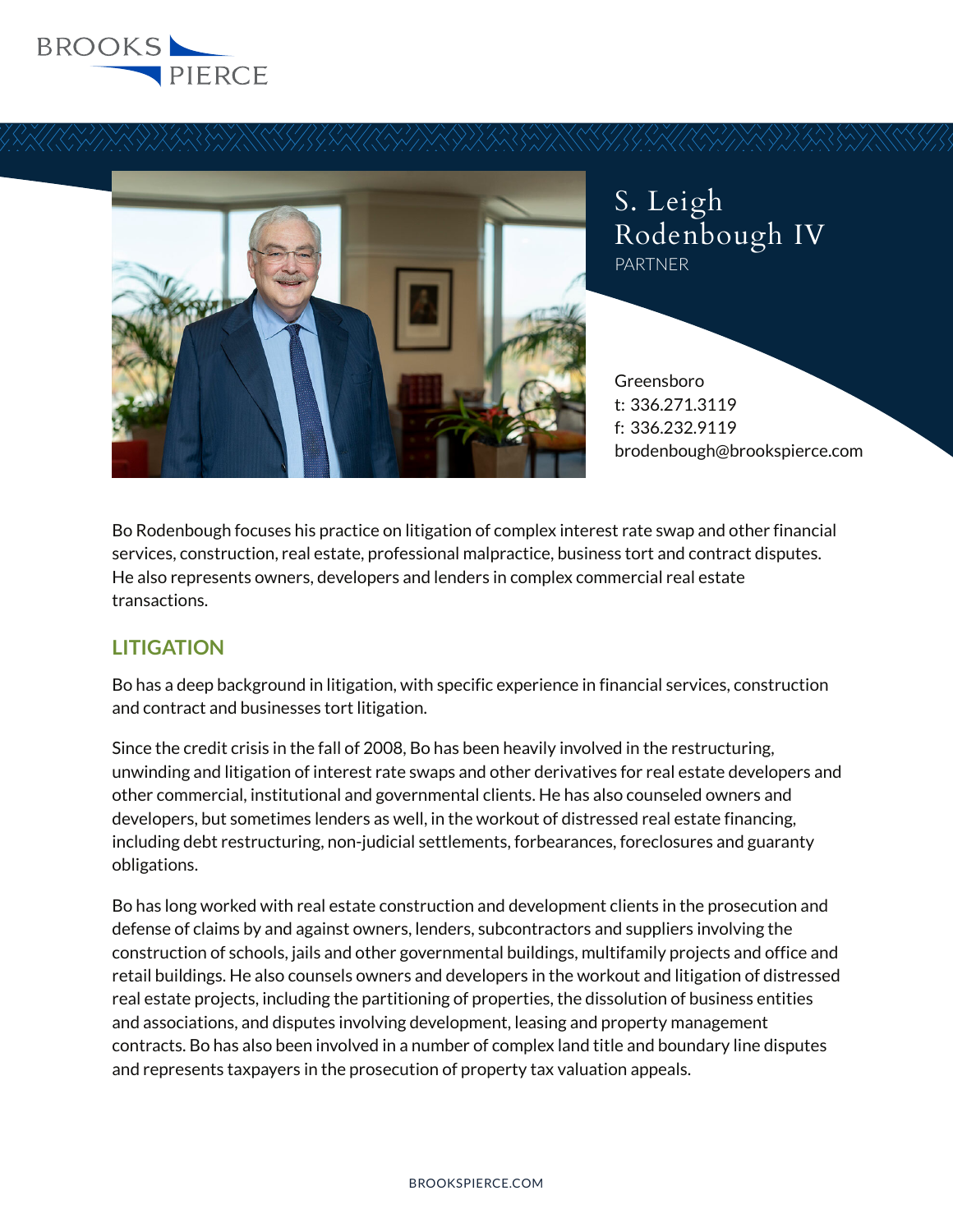

Bo has litigated complex contract and business tort disputes in the state and federal courts of North Carolina and across the United States. Bo's experience in this area includes ERISA class action, covenant not to compete, breach of environmental and other warranties, purchase price adjustment, intellectual property and trade secret cases.

Additionally, Bo successfully defends accounting, law, engineering and surveying clients in professional malpractice litigation in the state and federal courts of North Carolina and surrounding states. He also represents those professionals in defense of complaints filed with or by professional licensing boards.

"I pride myself on working with clients to accomplish their goals. I think that's what Brooks Pierce is really about – not just being a mouthpiece, but being a counselor at law."

## **COMMERCIAL AND MULTIFAMILY REAL ESTATE**

Bo has long served as counsel to developers, builders and owners over the lifespan of projects, including the acquisition, development, construction, municipal entitlement, management, operation and sale of multifamily, commercial office, medical, mix-use and planned residential and resort developments. In the course of those projects, he provides advice and assistance on joint venture and other entity documentation, due diligence activities, contract negotiations and documentation, the imposition of easements and restrictions, the formation and governance of property owners associations and compliance with environmental, land use and other regulatory requirements, including the federal Interstate Land Sales Full Disclosure Act and state land sales regulations.

### **COMMERCIAL REAL ESTATE FINANCE**

Bo advises clients on numerous types of debt and equity financing for their projects, including construction, permanent and mezzanine loans, participating financing and institutional joint venture investments and securitized mortgage and life insurance lender loans. He also works with clients in obtaining and closing on a variety of government-backed loans, including SBA and HUD financing.

### **TAX-FREE EXCHANGE**

Bo works with the Firm's clients in the acquisition and disposition of income-based properties in tax-free exchanges under Section 1031 of the Internal Revenue Code. His work in this area includes the structuring and implementation of deferred, reverse and build-to-suit exchanges, as well as the formation and divesture of tenant-in-common ("TIC") exchanges.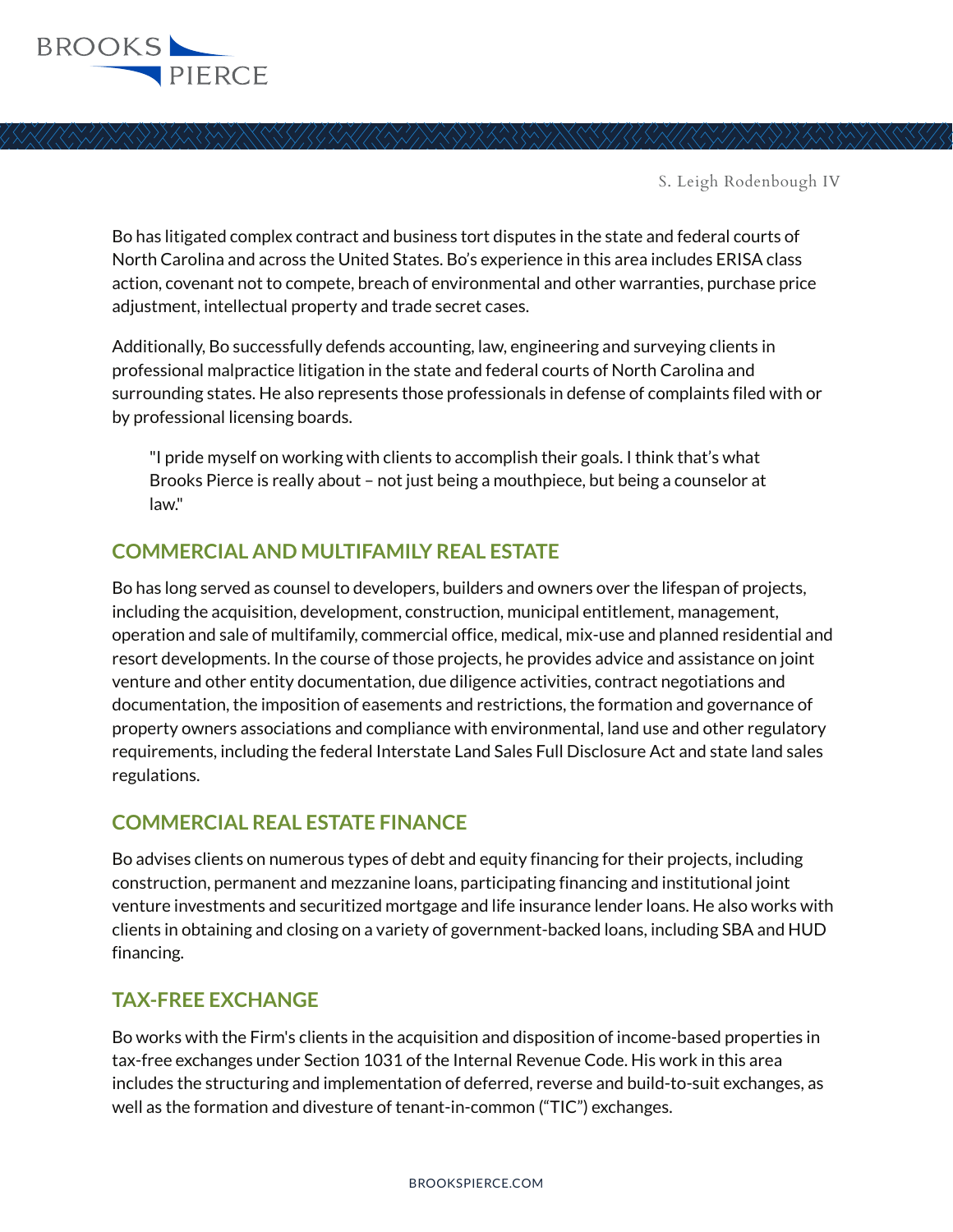

### **SERVICES**

Corporate & Business Complex Business Litigation Construction & Development Construction Litigation Federal Litigation Land Use & Zoning Litigation Mergers & Acquisitions Mediation & Arbitration North Carolina Business Court Professional Liability Litigation

Real Estate

### **CREDENTIALS**

#### **Clerkships**

Law Clerk to the Honorable Dickson Phillips, U.S. Court of Appeals, 4th Circuit, 1980-81

#### **Honors & Recognitions**

Recognized in *Chambers USA: America's Leading Lawyers for Business* in Real Estate (2018-2019)

Recognized in *North Carolina Super Lawyers* (Thomson Reuters) in Business Litigation (2006-2013, 2017-2019)

Selected by his peers for inclusion in *The Best Lawyers in America*© in Commercial Litigation (2003-2022) and Real Estate Law (2009-2022)

Recognized by his peers for inclusion in *Business North Carolina*'s "Legal Elite" in Real Estate Law (2006-2008, 2013, 2021-2022) and Litigation (2005)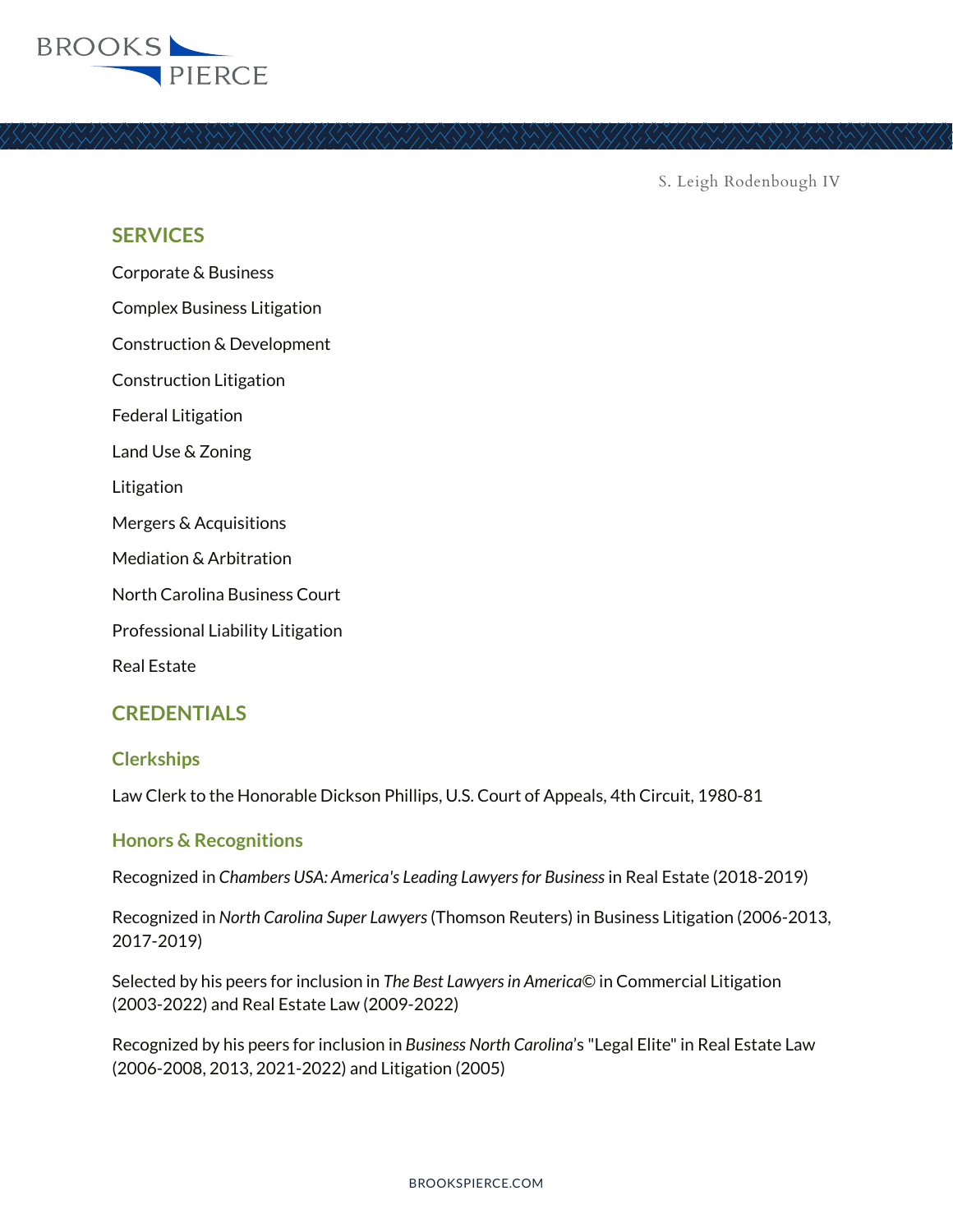

### **Education**

**University of North Carolina School of Law,** J.D., 1980, with high honors; Order of the Coif; Editor-in-Chief, *North Carolina Law Review*, 1979-80 **University of North Carolina at Chapel Hill,**  B.A., 1977

#### **Admissions**

U.S. Supreme Court

U.S. Court of Appeals for the 4th Circuit

U.S. District Court for the Western, Middle, and Eastern Districts of North Carolina

### **PROFESSIONAL & CIVIC**

Member, Urban Land Institute

Adjunct Instructor, University of North Carolina School of Law (1983-88)

Board Member, UNC Law Alumni Association (1990-93 and 2008-2012)

Member, Litigation Section Council, North Carolina Bar Association (1992-94)

Co-President (1999-2002), Board of Directors (1994-2004 and 2005-2010), Board of Advisors (2012-Present), Piedmont Land Conservancy

Member, Advisory Council, Salvation Army Boys & Girls Clubs of Greensboro (1999-2007)

General Counsel and Board Member, Sunset Hills Neighborhood Association (1993-97)

Elder and Chair, Finance and Stewardship Committee, Guilford Park Presbyterian Church, Current

Executive Board Member and Treasurer, Piedmont Conservation Council, Inc. (2013 - present)

Board Member, Vice President (2005-2008) and Legal Counsel, Guilford County Jail Ministries, Inc. (2005 - present)

Board Member and Legal Counsel, Greensboro Grimsley Senior High Alumni and Friends Association (2001-present)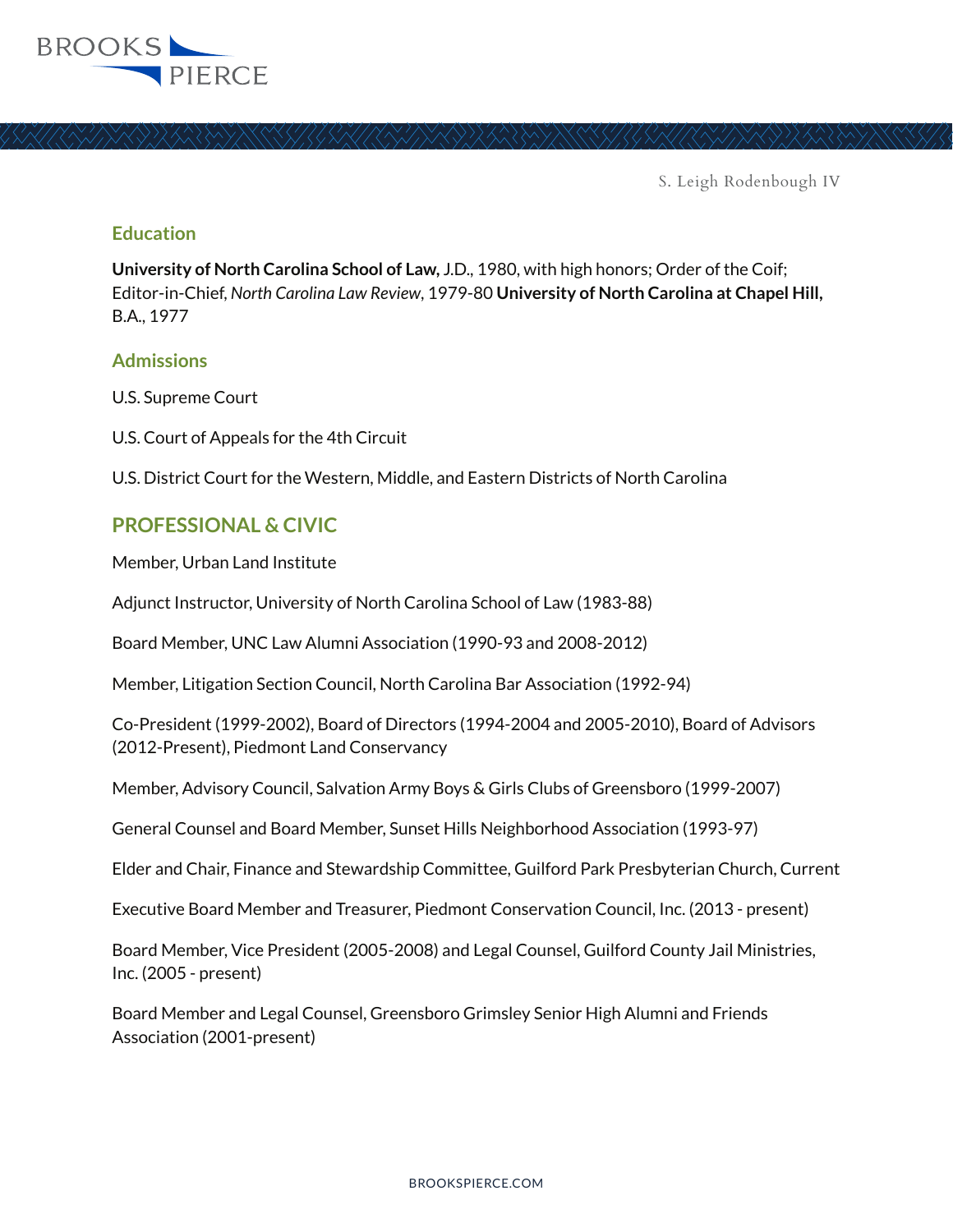

Board Member, Triad Health Project (2005-2013)

## **ABOUT ME**

For me, the practice of law is not about billable hours or dollars and cents. Instead, it is about relationships and results. My practice has been informed by my father, who inspired me to be a lawyer; the attorneys and staff of Brooks Pierce, who have nurtured and supported me in my professional and personal development; the lawyers at other firms that I have worked with and in opposition to; and the judges, arbitrators, mediators and administrative officials that I have appeared before, from all of whom I have learned so much; and the clients that I have served now almost 35 years, who have trusted me with their problems, great and small, have shared with me their aspirations and goals and have offered me their friendship.

I know that I stand on the shoulders of giants. My father, who graduated from the UNC School of Law in 1950, practiced as a solo practitioner for more than 50 years in the rural Stokes and Rockingham Counties of North Carolina. In the summers of my youth, he carried me with him to search titles, to conduct estate and foreclosure sales, and to try cases. While he never made a lot of money, he helped a lot of people. Most importantly, he taught me how to be both a zealous and an ethical advocate for my clients.

In my third year of law school, I had the good fortune to receive two offers of employment on the same day – the first as a judicial law clerk to the Honorable J. Dickson Phillips on the United States Court of Appeals for the Fourth Circuit, and the second from Ted Leonard as an associate at Brooks Pierce. Being a judicial clerk gave me the opportunity to observe lawyers doing well and doing not so well, without having a client's interest at stake. And Judge Phillips taught me as much about life as he did about the law.

When I came to Brooks Pierce a year later, I set out to be a corporate and transactional lawyer. I worked on mergers and acquisitions with Hugh Humphrey, who had a hand in every major takeover battle of the '70s, '80s and '90s in North Carolina, and Bill McNairy, who I heard a former Commissioner of the Internal Revenue Service once remark knew more about the United States Tax Code than any person he had ever met. In commercial real estate, I got to build on the firm foundation left for me by my father with Edgar Fisher -- the most knowledgeable and unflappable real estate lawyer I have known.

Ted Leonard and Jim Williams, however, had other plans for my legal career. Jim Williams gave me my first litigation matter to handle (for a then brand new commercial real estate developer that I still represent today in all matters great and small). Ted and Jim gave me the opportunity to try cases with them, and I found that being on my feet in a courtroom was the most exhilarating thing I had done in the practice of law. Jim Williams taught me to always be better prepared than your